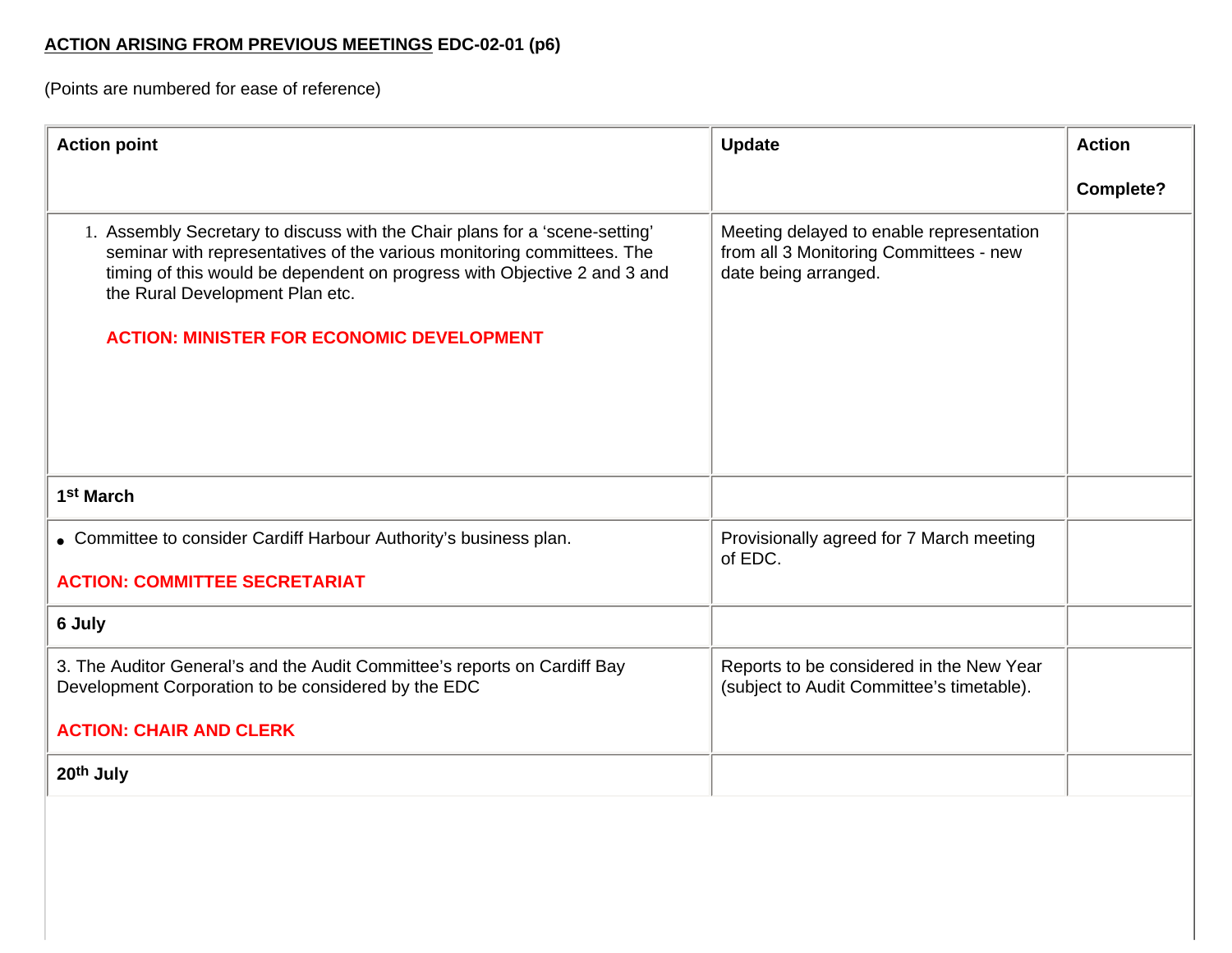| 4. The Committee's work on the National Economic Development Strategy to<br>ensure that targets are consistent with those in Betterwales.com and the Structural<br>Fund Programme Complements, and that the base year is clear | In hand. This will be taken into account in<br>ongoing work on the Strategy which is now<br>proceeding |  |
|--------------------------------------------------------------------------------------------------------------------------------------------------------------------------------------------------------------------------------|--------------------------------------------------------------------------------------------------------|--|
| <b>ACTION: CHAIR AND CLERK</b>                                                                                                                                                                                                 |                                                                                                        |  |
| 18th October 2000                                                                                                                                                                                                              |                                                                                                        |  |
| [Item 3: Assembly Secretary's Report]<br>5. Chair to include a full discussion of RSA on future agenda and Minister for                                                                                                        | On 31 Jan Agenda.                                                                                      |  |
| Economic Development to provide a paper                                                                                                                                                                                        |                                                                                                        |  |
| <b>ACTION: CHAIR AND MINISTER FOR ECONOMIC DEVELOPMENT</b>                                                                                                                                                                     |                                                                                                        |  |
| 1 November 2000                                                                                                                                                                                                                |                                                                                                        |  |
| 6. The following points to be considered further following the discussion on the<br><b>Entrepreneurship Action Plan:</b>                                                                                                       | Economic Development Minister to come<br>back to Committee with proposals                              |  |
| • There was a need for more clarity on the current status of the various<br>strands within the Plan<br>• There was a need to unpick the resource implications of the Proposals                                                 |                                                                                                        |  |
| <b>ACTION: ECONOMIC DEVELOPMENT MINISTER</b>                                                                                                                                                                                   |                                                                                                        |  |
| 15th November 2000                                                                                                                                                                                                             |                                                                                                        |  |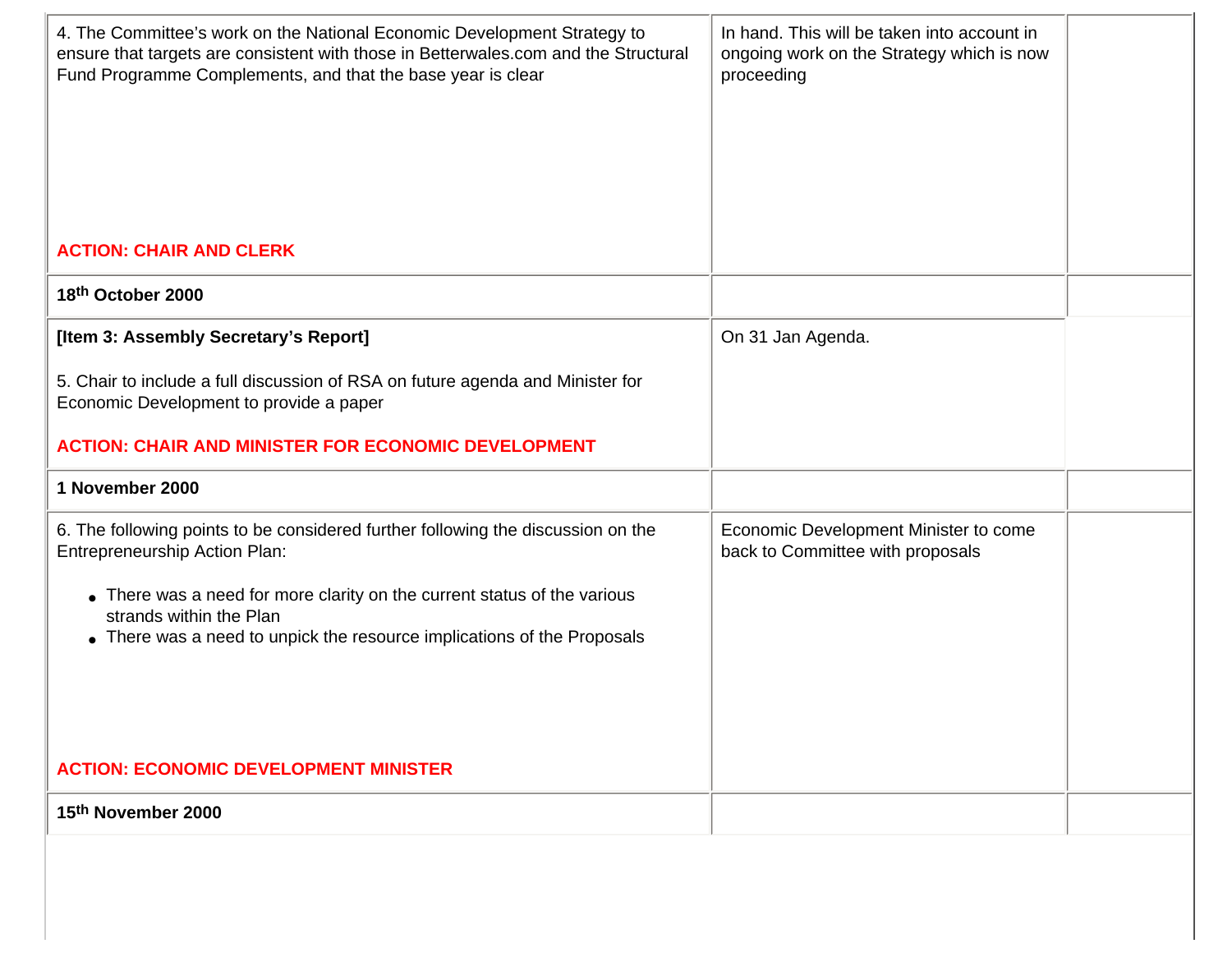| [Item 1: Chair's Opening Remarks]                                                                                                                                                         | Meeting scheduled for 30 January          |  |
|-------------------------------------------------------------------------------------------------------------------------------------------------------------------------------------------|-------------------------------------------|--|
| 7. Chair to meet party spokespeople to determine priorities for future agendas and<br>to discuss the possibility of establishing a sub-committee to deal with structural<br>funds issues. |                                           |  |
| <b>ACTION: CHAIR AND CLERK</b>                                                                                                                                                            |                                           |  |
|                                                                                                                                                                                           |                                           |  |
| [Item 2: Economic Development Minister's Report]                                                                                                                                          | To be covered in new year                 |  |
| 8. Minister for Economic Development to provide a note explaining the situation<br>with regard to the funding allocated to WEFO from end year flexibility.                                |                                           |  |
| <b>ACTION: MINISTER FOR ECONOMIC DEVELOPMENT</b>                                                                                                                                          |                                           |  |
| [Item 3: Cardiff Bay Succession]                                                                                                                                                          | To be covered at time of development plan |  |
| 9. Minister for Economic Development to provide a detailed paper on variations in<br>costs associated with Cardiff Bay.                                                                   |                                           |  |
| <b>ACTION: MINISTER FOR ECONOMIC DEVELOPMENT</b>                                                                                                                                          |                                           |  |
| 29 November 2000                                                                                                                                                                          |                                           |  |
| Item 2: ED Minister's report                                                                                                                                                              | To be covered in Minister's report.       |  |
| 10. Minister to provide note on R&D figure of 1.2% quoted.                                                                                                                                |                                           |  |
| <b>ACTION: MINISTER FOR ECONOMIC DEVELOPMENT</b>                                                                                                                                          |                                           |  |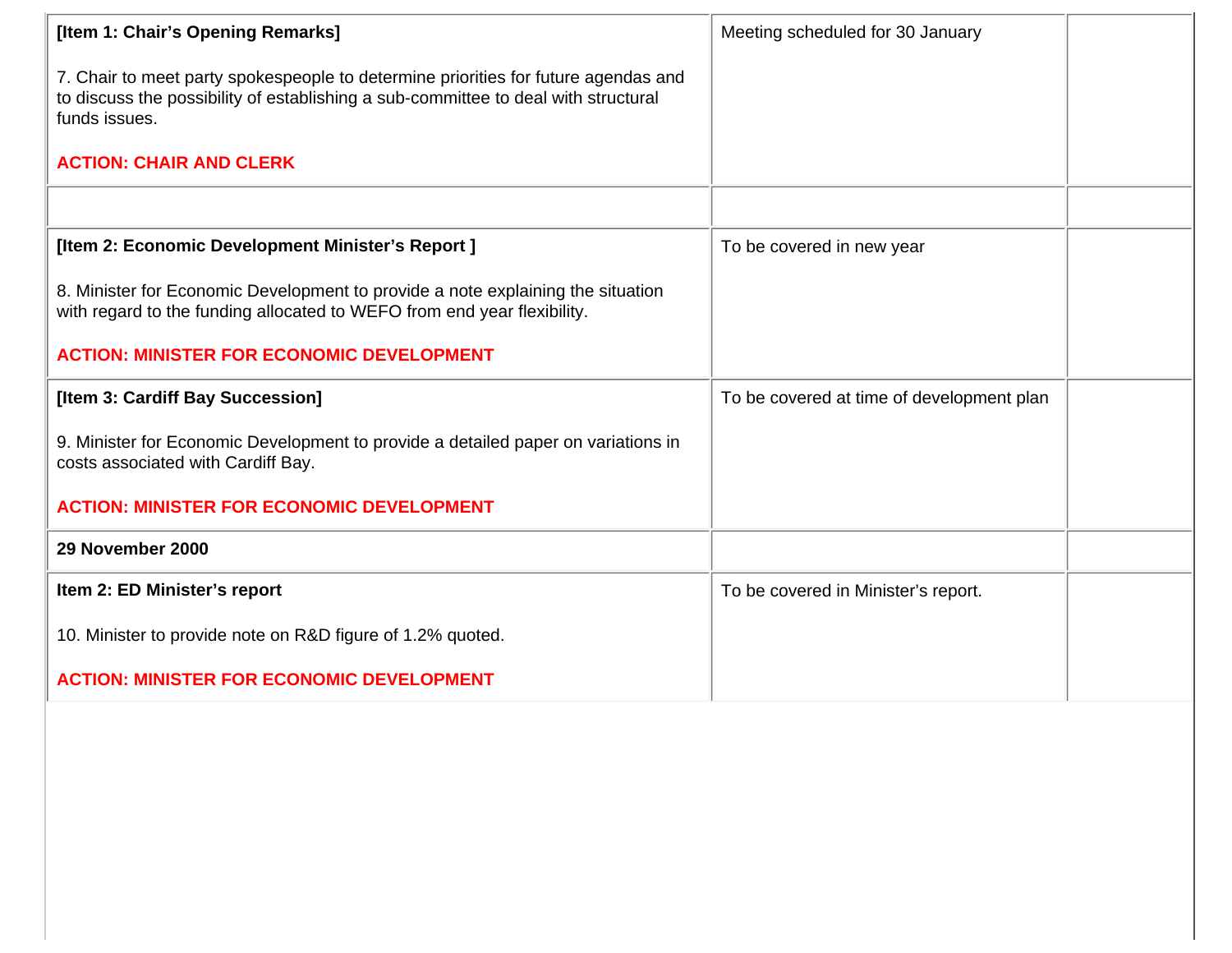| Item 4: NEDS                                                                                                                                                                              | Ongoing.                                            |     |
|-------------------------------------------------------------------------------------------------------------------------------------------------------------------------------------------|-----------------------------------------------------|-----|
| 11 NEDS team to involve NGOs in the development of NEDS.                                                                                                                                  |                                                     |     |
| <b>ACTION: NEDS TEAM</b>                                                                                                                                                                  |                                                     |     |
| 12. Sue Essex to be involved with further discussion on sustainable development                                                                                                           |                                                     |     |
| <b>ACTION: CHAIR/CLERK</b>                                                                                                                                                                | Meeting being arranged – possibly for 8<br>Feb.     |     |
| Item 5: Review of Business Support and Development                                                                                                                                        | ED Minister to report at 31 Jan meeting.            |     |
| 13. ED Minister to consider issues involved in establishing an Ombudsman in<br>connection with services received from Business Connect                                                    |                                                     |     |
| <b>ACTION: MINISTER FOR ECONOMIC DEVELOPMENT</b>                                                                                                                                          |                                                     |     |
| 13 December 2000                                                                                                                                                                          |                                                     |     |
| [Item 2: Economic Development Minister's Report]                                                                                                                                          | ED Minister preparing report for 31 Jan<br>meeting. |     |
| 14. ED Minister to investigate the effect of the closure of Vauxhall's Luton plant on<br>motor vehicle component suppliers, in Wales.                                                     |                                                     |     |
|                                                                                                                                                                                           |                                                     |     |
| <b>ACTION: MINISTER FOR ECONOMIC DEVELOPMENT</b>                                                                                                                                          |                                                     |     |
| 15. ED Minister to investigate the effect of the closure of Vauxhall's Luton plant, in<br>the context of wider pressures in the European steel market, on the steel industry<br>in Wales. |                                                     |     |
| <b>ACTION: MINISTER FOR ECONOMIC DEVELOPMENT</b>                                                                                                                                          |                                                     |     |
| Item 4 NEDS                                                                                                                                                                               | Met on 19 Dec. Final meeting held on 24<br>Jan.     | Yes |
| 17. Subgroup comprising party spokespeople to consider final stages of NEDS.                                                                                                              |                                                     |     |
| <b>ACTION: CLERK</b>                                                                                                                                                                      |                                                     |     |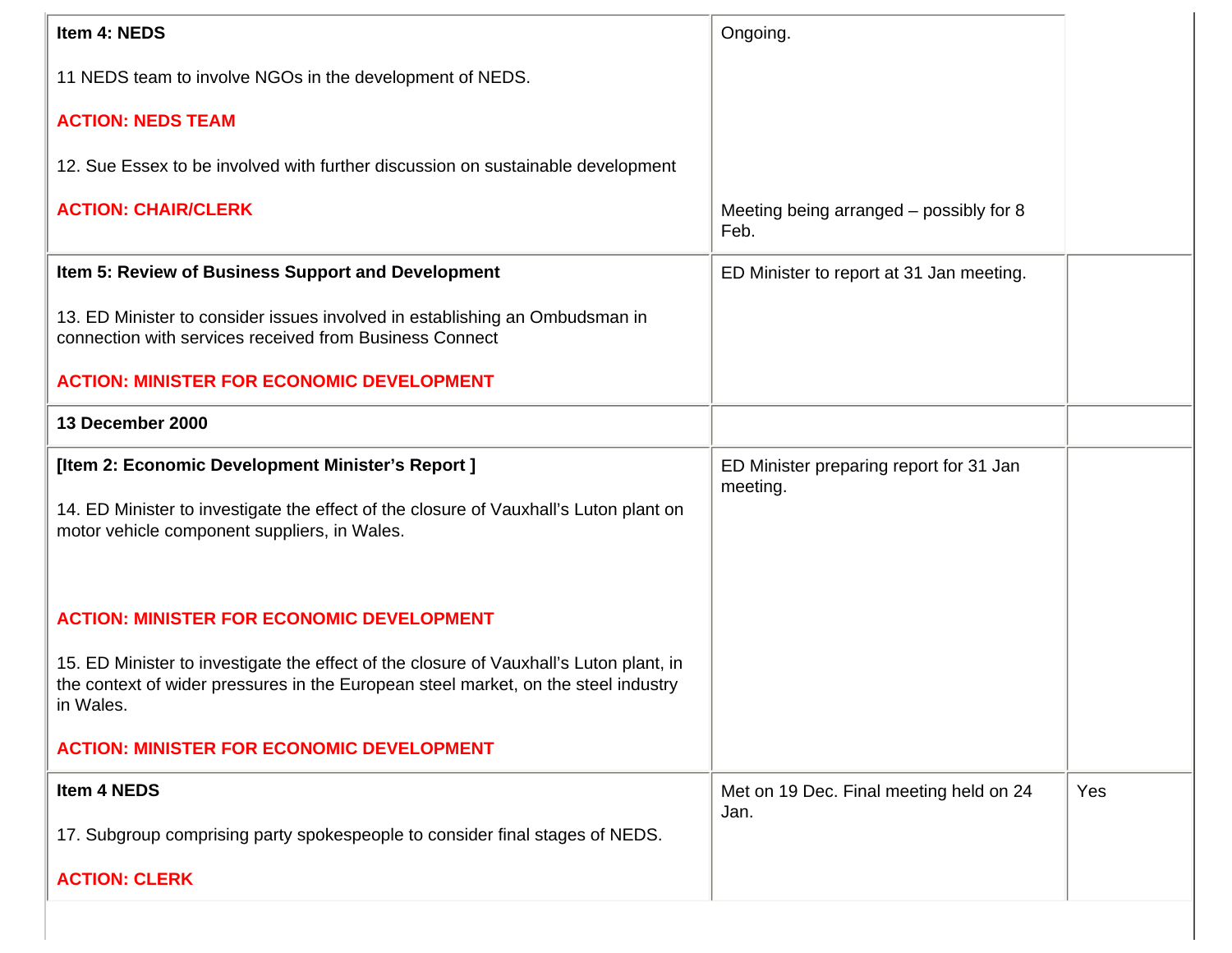| <b>Item 6: Structural Funds</b>                                           | Ongoing                               |
|---------------------------------------------------------------------------|---------------------------------------|
| 18. Christine Chapman to make regular reports to EDC as Chair of the PMC. |                                       |
| <b>ACTION: CHRISTINE CHAPMAN/CLERK</b>                                    |                                       |
| Item 7: Matters arising                                                   | ED Minister to report 31 Jan meeting. |
| 19. ED Minister to provide paper on expenditure at Cardiff Bay.           |                                       |
| <b>ACTION: MINISTER FOR ECONOMIC DEVELOPMENT</b>                          |                                       |
|                                                                           |                                       |